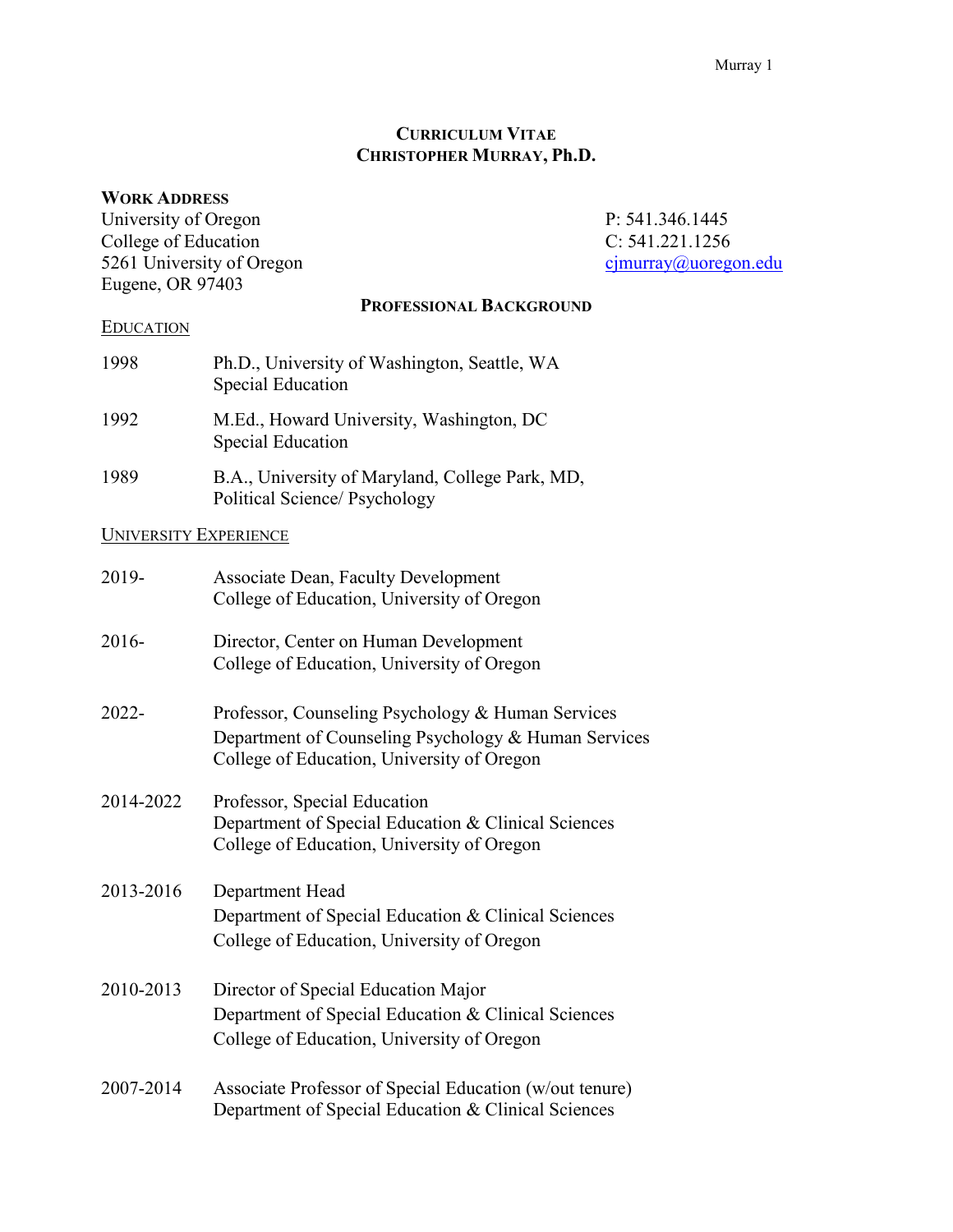|               | College of Education, University of Oregon                                                                                                                                                                                                                                       |
|---------------|----------------------------------------------------------------------------------------------------------------------------------------------------------------------------------------------------------------------------------------------------------------------------------|
| 2004-2006     | Associate Professor of Special Education<br>Language Literacy & Specialized Instruction<br>School of Education, DePaul University                                                                                                                                                |
| 1999-2006     | Director of Dual Certification Special Education-Elementary Education Program<br>Language, Literacy & Specialized Instruction<br>School of Education, DePaul University                                                                                                          |
| 1998-2004     | <b>Assistant Professor of Special Education</b><br>Language, Literacy & Specialized Instruction<br>School of Education, DePaul University                                                                                                                                        |
| <b>AWARDS</b> |                                                                                                                                                                                                                                                                                  |
| 10/2015       | Fund for Faculty Excellence Award, Academic Affairs, University of Oregon.                                                                                                                                                                                                       |
| 1/2014        | American Rehabilitation Counseling Association (ARCA) Annual Research Award,<br>First Place. The Effects of Working at Gaining Employment Skills on the Social and<br>Vocational Skills of Adolescents with Disabilities: A School-Based Intervention."                          |
| 10/2014       | National Rehabilitation Association Editor's Choice Award. The Effects of Working<br>at Gaining Employment Skills on the Social and Vocational Skills of Adolescents<br>With Disabilities: A School-Based Intervention," published in the Rehabilitation<br>Counseling Bulletin. |

# OTHER PROFESSIONAL EXPERIENCE

| 1995-1998 | Special Education Teacher, Indian Heritage High School, Seattle Public Schools,<br>Seattle, WA. Behavioral consultant and teacher in self-contained setting for Native<br>American students with emotional disturbance. |
|-----------|-------------------------------------------------------------------------------------------------------------------------------------------------------------------------------------------------------------------------|
| 1993      | Special Education Teacher, Denver Public Schools and Denver Parks and<br>Recreation, Denver, CO. Special education teacher in an experimental summer<br>enrichment program for children with emotional disturbance.     |
| 1992-1994 | Special Education Teacher, Baker Middle School, Denver Public Schools, Denver,<br>CO. Special education teacher in resource and inclusive settings serving students<br>with high incidence disabilities.                |
| 1990-1992 | Psychiatric Technician, Montgomery General Hospital, Olney, MD. Crisis<br>intervention counselor with adolescents and adults in a short-term inpatient<br>psychiatric unit.                                             |
| 1989-1990 | Youth Worker, YMCA Youth Shelter, Seattle, WA. Counselor in a residential<br>program for homeless adolescents.                                                                                                          |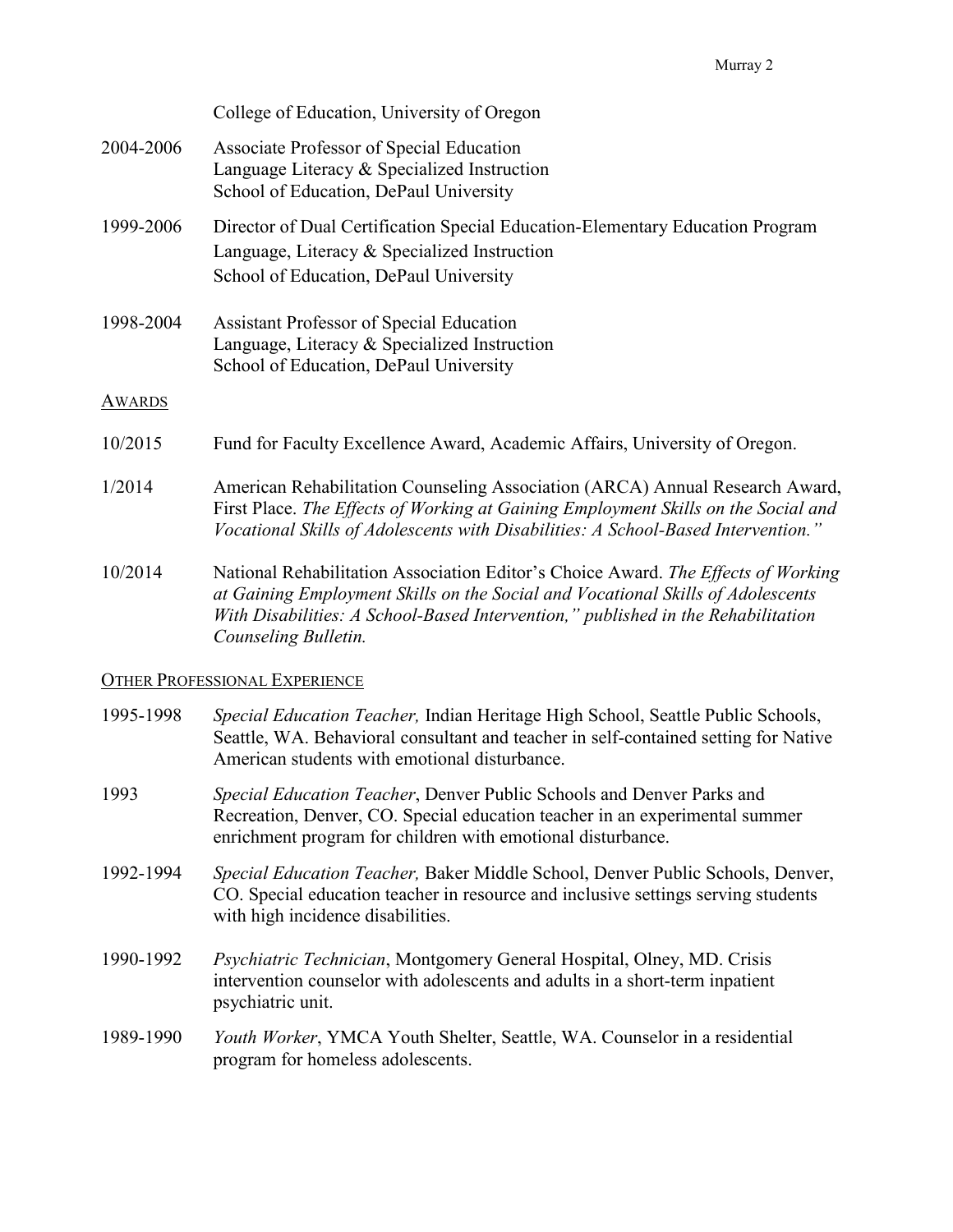#### **SCHOLARSHIP**

REFEREED JOURNAL ARTICLES (\* = STUDENT AUTHOR)

- Pham, Y., **Murray, C**., & Gau, J. (in press) The Inventory of Teacher-Student Relationships: Factor structure and associations with engagement among high-risk youth. *Psychology in the Schools.*
- Vincent, C.G., Walker, H., Espelage, D., Valido, A., **Murray, C.,** Svanks, R., Marquez, B., Pennefather, J. (in press). Student outcomes from the pilot test of a comprehensive school safety framework for high schools: Student ownership, accountability, and responsibility for school safety (SOARS). *NASSP Bulletin.*
- **Murray, C.**, Kosty, D., Doren, B., Gau, J. & Seeley, J. (2021). Patterns and predictors of post-high-school engagement among youth with high-incidence disabilities: A longitudinal person-centered analysis. *Developmental Psychology, 57(4),* 584-596.
- \*Bromley, K. W., **Murray, C.**, \*Rochelle, J., & Lombardi, A. (2021). Social support among college students with disabilities: A descriptive analysis. *Journal of Student Affairs Research & Practice, 58(5),* 477-490.
- Knowles, C. L., **Murray, C.**, Gau, J., & Toste, J. R. (2020). Teacher-student working alliance among students with emotional and behavioral disorders. *Journal of Psychoeducational Assessment, 38,* 753-761*.*
- \*Pham, Y. K., & **Murray, C.** (2019). Career locus of control and career and school adjustment of adolescents with and without disabilities. *Journal of Career Development, 46,*  502-515.
- \*Pham, Y. K., **Murray, C.** & Good, R. H. (2018). Grades, behavior and engagement of adolescents with disabilities: An examination of social relationships among students, parents, and teachers. *School Community Journal, 28,* 47-62*.*
- \*Sinclair, J., \*Hansen, S., Machalicek, W., \*Knowles, C., \*Hirano, K. A., \*Dolata, J., \*Blakely, A., Seeley, J. R., & **Murray, C.** (2018). A 16-year review of participant diversity in intervention research across a selection of 12 special education journals. *Exceptional Children, 84,* 312-329.
- Lind, J., \*Poppen, M., & **Murray, C.** (2017). Adolescent goal setting: An intervention to promote self-determination and positive teacher-student relationships. *Career Development and Transition for Exceptional Individuals, 40,* 186-191*.*
- \*Sinclair, J., Wagner, K., Shogren, K.A., **Murray, C.,** Unruh, D., & Harn, B. (2017). Motivation and Self-determination: A theoretical and curricular review. *Career Development and Transition for Exceptional Individuals, 40,* 175-185.
- **Murray, C.,** \*Kosty, D., & \*Hauser-McLean, K. (2016). Social support and attachment to teachers: Relative importance and specificity among low-income children and youth of color. *Journal of Psychoeducational Assessment, 34,* 119-135*.*
- \*Pham, Y.K., & **Murray, C**. (2016). Social relationships among adolescents with disabilities: Unique and cumulative associations with adjustment. *Exceptional Children, 82,* 234-250*.*
- Lombardi, A., **Murray, C.**, & \*Kowitt, J. (2016). Social supports and academic success for college students with disabilities: Do relationship types matter? *Journal of Vocational Rehabilitation, 44,* 1-13.
- **Murray, C**., Doren, B., Gau, J., Zvoch, K., & Seeley, J. (2015). The development and validation of a multiple-indicator construct of economic hardship in the National Longitudinal Transition Study-2. *Exceptional Children, 81,* 507-522*.*
- \*Kahn, L. K., Lindstrom, L., & **Murray, C**. (2014). Factors contributing to preservice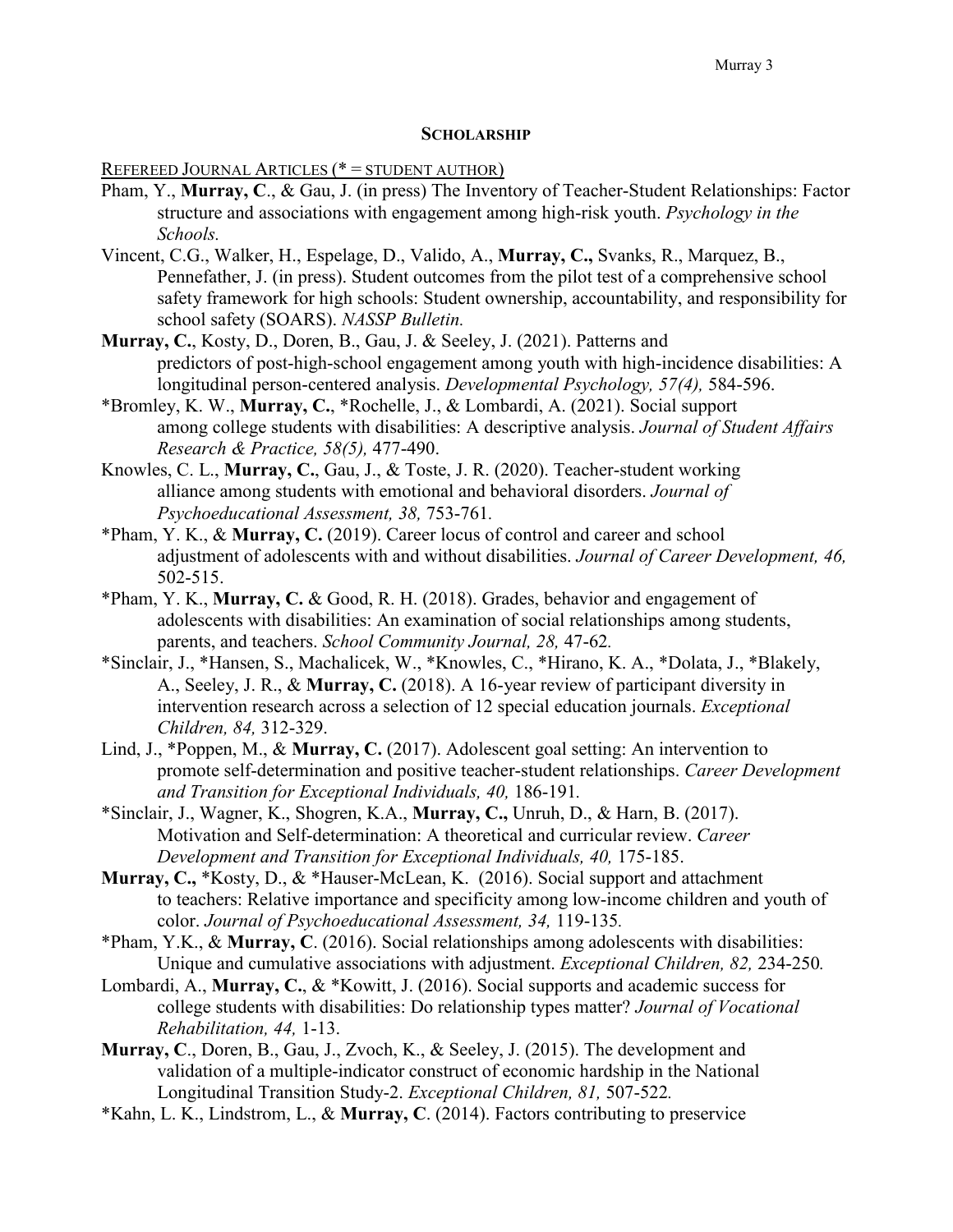teachers' beliefs about diversity. *Teacher Education Quarterly, 41,* 53-61*.*

- Doren, B., **Murray, C**., & Gau, J. (2014). A comprehensive examination of predictors of school dropout among students with learning disabilities. *Learning Disabilities Research & Practice, 29,* 150-59*.*
- \*Pham, Y. K., McWhirter, E. H., **Murray, C.** (2014). Measuring help-seeking behavior among adolescents with disabilities. *Journal of Adolescence, 37,* 237-246*.*
- **Murray, C**., Lombardi, A., Seeley, J., Gerdes, H. (2014). Effects of an intensive disability-focused training experience on university faculty self-efficacy. *Journal of Postsecondary Education & Disability, 27,* 179-193*.*
- **Murray, C**., Lombardi, A., & \*Kosty, D. (2014). Profiling adjustment among postsecondary students with disabilities: A person-centered approach. *Diversity in Higher Education, 7,* 31- 44*.*
- Lombardi, A., **Murray, C**., & Dallas, B. (2013). University faculty attitudes toward disability and inclusive instruction: Comparing two institutions. *Journal of Postsecondary Education and Disability, 26,* 221-232*.*
- **Murray, C**., Lombardi, A., \*Bender, F., & Gerdes, H. (2013). Social support: Main and moderating effects on the relation between financial stress and adjustment among college students with disabilities. *Social Psychology of Education, 16,* 277-295*.*
- **Murray, C**. & Doren, B. (2012). The effects of the Working at Gaining Employment Skills (WAGES) curriculum on the pre-vocational and social skills of adolescents with disabilities. *Rehabilitation Counseling Bulletin, 56,* 96-107*.*
- \*Lombardi, A. R., **Murray, C**., & Gerdes, H. (2012). Academic performance of first generation college students with disabilities. *Journal of College Student Development, 53,* 811-826.
- \*Pinkney, C., **Murray, C.**, & \*Lind, J. (2012). Individual skill predictors of the school and career-related adjustment of adolescents with disabilities. *Career Development for Exceptional Individuals, 35,* 39-49.
- **Murray C.** & Zvoch, K. (2011). The Inventory of Teacher-Student Relationships: Factor structure, reliability, and validity among African American youth in low-income urban schools. *Journal of Early Adolescence, 31,* 493-525.
- \*Lombardi, A. R., **Murray, C.**, & Gerdes, H. (2011). College faculty and inclusive instruction: Self-reported attitudes and actions pertaining to Universal Design. *Journal of Diversity in Higher Education, 4,* 250-261*.*
- **Murray, C.** \*Lombardi, A., Wren, C. T. (2011). The effects of disability-focused training on the attitudes and perceptions of university staff. *Remedial and Special Education, 32,* 290- 300.
- \*Lombardi, A. R., Gerdes, H., & **Murray, C.** (2011). Validating an assessment of individual actions, postsecondary, and social supports of college students with disabilities*. Journal of Student Affairs Research and Practice, 48,* 107-126.
- **Murray C.** & Zvoch, K. (2011). Teacher-student relationships among behaviorally atrisk African American youth from low-income backgrounds: Student perceptions, teacher perceptions, and socio-emotional adjustment correlates. *Journal of Emotional & Behavioral Disorders. 19,* 41-54.
- \*Lombardi, A. R., & **Murray, C.** (2011). Measuring university faculty attitudes toward disability: Willingness to accommodate and adopt universal design principles. *Journal of Vocational Rehabilitation, 34,* 43-56.
- **Murray, C.** (2009). Parent and teacher relationships as predictors of school engagement and functioning among low-income urban youth. *Journal of Early Adolescence, 29,* 376-404.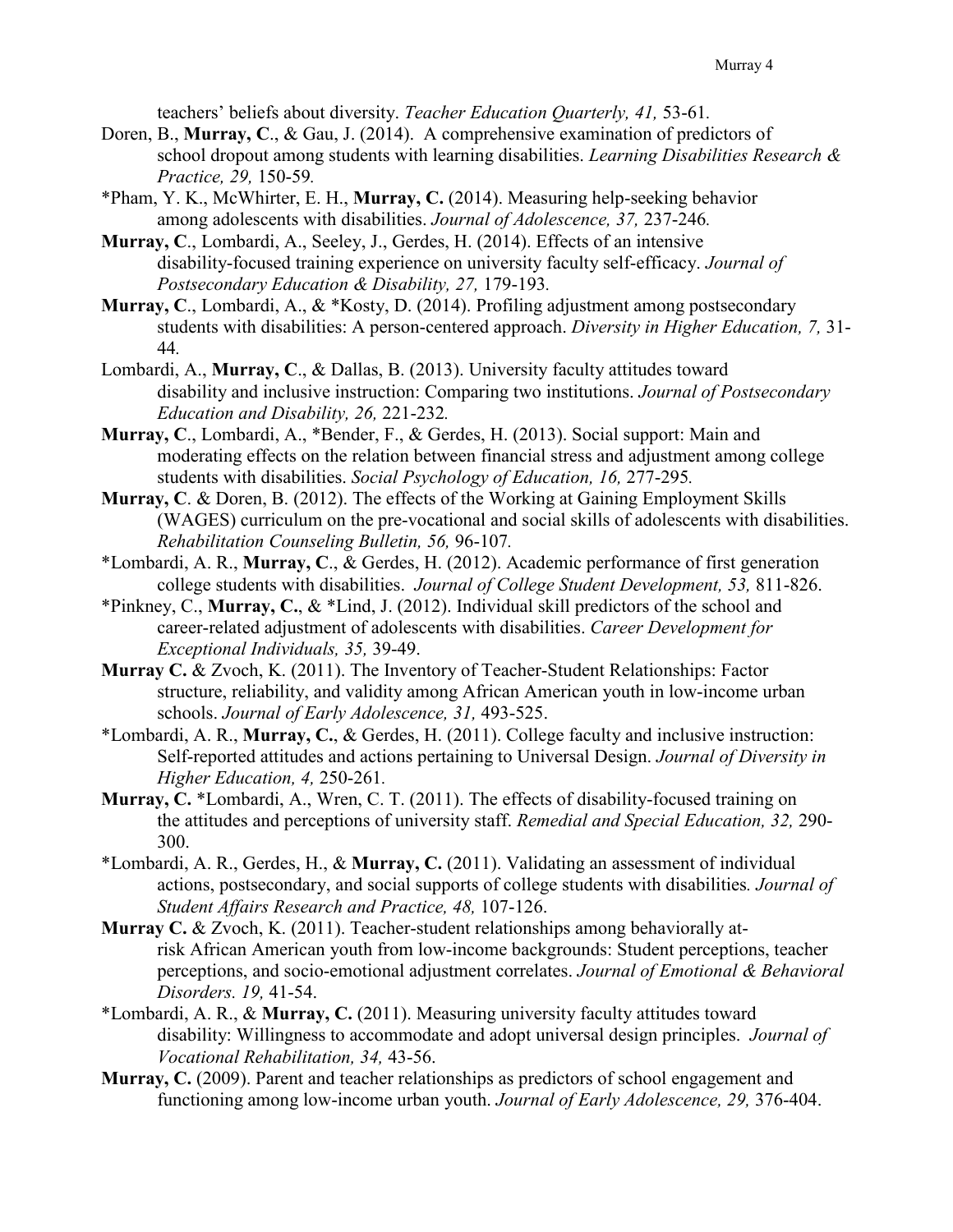- **Murray, C.,** Wren, C. T., \*Stevens, E. & Keys, C. (2009). Project PLuS: Promoting university faculty and staff awareness of students with learning disabilities. *Journal of Postsecondary Education and Disability*, 22, 117-129.
- Damore, S., & **Murray, C.** (2009). Assessing urban teachers' perceptions of teacher collaboration. *Remedial and Special Education, 30,* 234-244.
- **Murray, C.** Lombardi, A., Wren, C. T., & Keys, C. (2009). Associations between prior disability focused training and disability-related attitudes and perceptions among university faculty, *Learning Disability Quarterly, 32(2)* 87-100*.*
- **Murray, C.,** Flannery, B., & Wren, C. (2008). University staff members' attitudes and knowledge about learning disabilities and disability support services. *Journal of Postsecondary Education and Disability, 21,* 73-90.
- **Murray, C.**, Murray, K. M., Waas, G. A. (2008). Child and teacher reports of teacher-student relationships: Concordance of perspectives and associations with school adjustment in urban kindergarten classrooms. *Journal of Applied Developmental Psychology, 29,* 49-61*.*
- **Murray, C.,** & Naranjo, J. (2008). Poor, Black, LD and graduating: An investigation of factors and processes associated with school completion among high risk urban youth. *Remedial and Special Education, 29,* 145-160*.*
- **Murray, C.,** Waas, G. A., Murray, K. M. (2008). Child race and gender as moderators of the association between teacher-child relationships and school adjustment. *Psychology in the Schools, 45,* 562-578*.*
- **Murray, C.**, Wren, C. T., & Keys, C. (2008). University faculty attitudes regarding students with learning disabilities. *Learning Disabilities Quarterly, 31,* 95-113.
- **Murray, C.** & Pianta, R. C. (2007). The importance of teacher-student relationships for adolescents with high incidence disabilities. *Theory Into Practice, 46,* 105-112.
- Vogel, S. A., Murray, C., Wren, C. T., & Adelman, P. (2007). An exploratory analysis of the employment-related experiences of educators with learning disabilities. *Educational Considerations, 37,* 15-20.
- **Murray, C.** & Greenberg, M. T. (2006). Examining the importance of social relationships and social contexts in the lives of children with high incidence disabilities. *Journal of Special Education, 39,* 220-233.
- **Murray, C.** & Malmgren, K. (2005). Implementing a teacher-student relationship program in a high-poverty urban school: Effects on social, emotional, and academic adjustment and lessons learned. *Journal of School Psychology, 43,* 137-152*.*
- **Murray, C.** & Murray, K. M. (2004). Child level correlates of teacher-student relationships: An examination of child demographic characteristics, academic orientations and behavioral orientations. *Psychology in the Schools, 41,* 751-762*.*
- **Murray, C.** (2004). Clarifying collaborative roles in urban high schools: General educators' perspectives. *Teaching Exceptional Children, 36(5)*, 44-51.
- **Murray, C.** & Wren, C.T. (2003). Cognitive, academic, and attitudinal predictors of the grade point averages of college students with learning disabilities. *Journal of Learning Disabilities, 36,* 407-415.
- **Murray, C.** (2003). Risk factors, protective factors, vulnerability and resilience: A framework for understanding and supporting the adult transitions of youth with high incidence disabilities. *Remedial and Special Education, 24,* 16-26.
- **Murray, C.** (2002). Supportive teacher-student relationships: Promoting the social and emotional health of early adolescents with high incidence disabilities. *Childhood Education, 78,* 255- 260*.*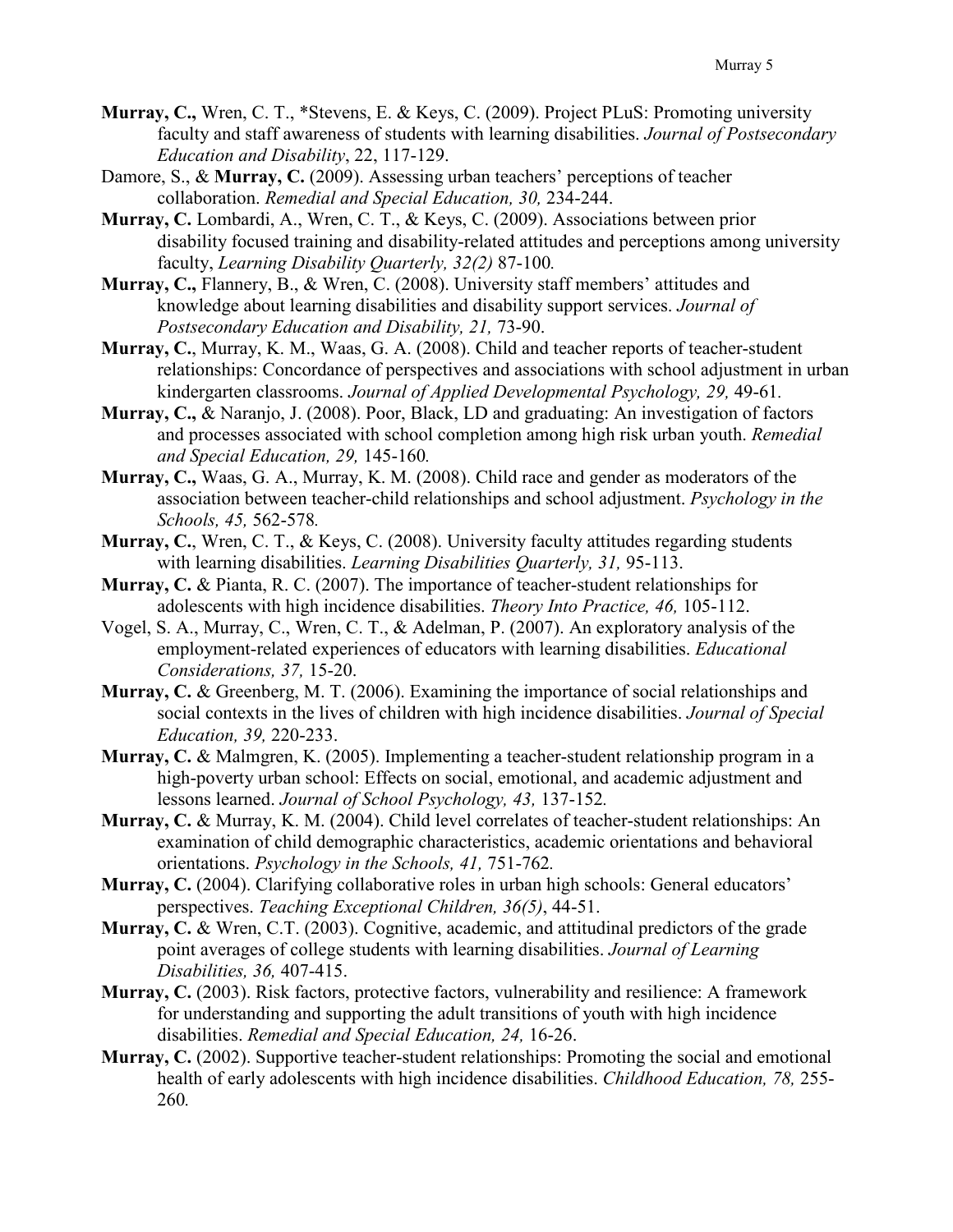- **Murray, C.** & Greenberg, M. T. (2001). Relationships with teachers and bonds with school: Social-emotional adjustment correlates for children with and without disabilities. *Psychology in the Schools, 38,* 25-41*.*
- **Murray, C.** & Greenberg, M. T. (2000). Children's relationship with teachers and bonds with school: An investigation of patterns and correlates in middle childhood. *Journal of School Psychology, 38,* 423-445*.*
- **Murray, C.,** Goldstein, D., Nourse, S., & Edgar, E. (2000). Postsecondary school attendance and graduation rates of high school graduates with learning disabilities. *Learning Disabilities Research and Practice, 15,* 119-127*.*
- Goldstein, D., **Murray, C.** & Edgar, E. (1998). Employment earnings and hours of high school graduates with learning disabilities through the first decade after graduation. *Learning Disabilities Research and Practice, 13,* 53-64*.*
- **Murray, C.,** Goldstein, D. & Edgar, E. (1997). The employment and engagement status of high school graduates with learning disabilities through the first decade after graduation. *Learning Disabilities Research and Practice, 12,* 151-160*.*

### UNDER REVIEW

Vincent, C.G., **Murray, C.,** Walker, H., Marquez, B., Espelage, D., Valido, A., Heinhorst, J., & Svanks, R. Usability of SOARS: A multicomponent school-based violence prevention framework. *Social Psychology of Education*.

### BOOK CHAPTERS

- **Murray, C.** (2015). Assessing teacher-student relationships. In G. Scarlett (Ed.) *Classroom management: An A-to-Z guide.* Thousand Oaks, CA: Sage.
- Walker, H., Yell, M., & **Murray, C.** (2014). Identifying EBD students in the context of schooling using the federal ED definition: Where we've been, where we are, and where we need to go. In P. Garner, J. Kauffman, & J. Elliott (Eds.), *Handbook of Emotional & Behavioral Difficulties.* Thousand Oaks, CA: Sage.
- Unruh, D., & **Murray, C.** (2014). Improving transition outcomes for students with emotional and behavioral disorders. In H. Walker & F. Gresham (Eds.) *Handbook of Evidence-Based Practices for Emotional and Behavioral Disorders: Applications in Schools.* New York: Guilford.
- **Murray, C.** & Doren, B. (2013). Resilience and disability: Examples, cautions, and prospects for the future. In M. L. Wehmeyer (Ed), *Oxford Handbook of Positive Psychology and Disability*. Oxford University Press.

### CURRICULUM PROGRAM & RESOURCE MATERIALS

- Woolsley, T., & Murray, C. (2020). *AbleFind: A statewide community resource tool for adults with disabilities and their families.* [https://www.ablefind.org](https://www.ablefind.org/)
- Murray, C., Gerdes, H., & Lombardi, A. (2011). *Expanding Cultural Awareness of Exceptional Learners at the University of Oregon (ExCEL-UO).* Eugene, OR.
- Murray, C., & Wren, C. (2008) *Productive Learning university Strategies (PLuS)*. DePaul University. Chicago, IL.
- Murray, C. (2005). *The Teacher-Student Relationship Program Manual*. School of Education, DePaul University. Chicago, IL.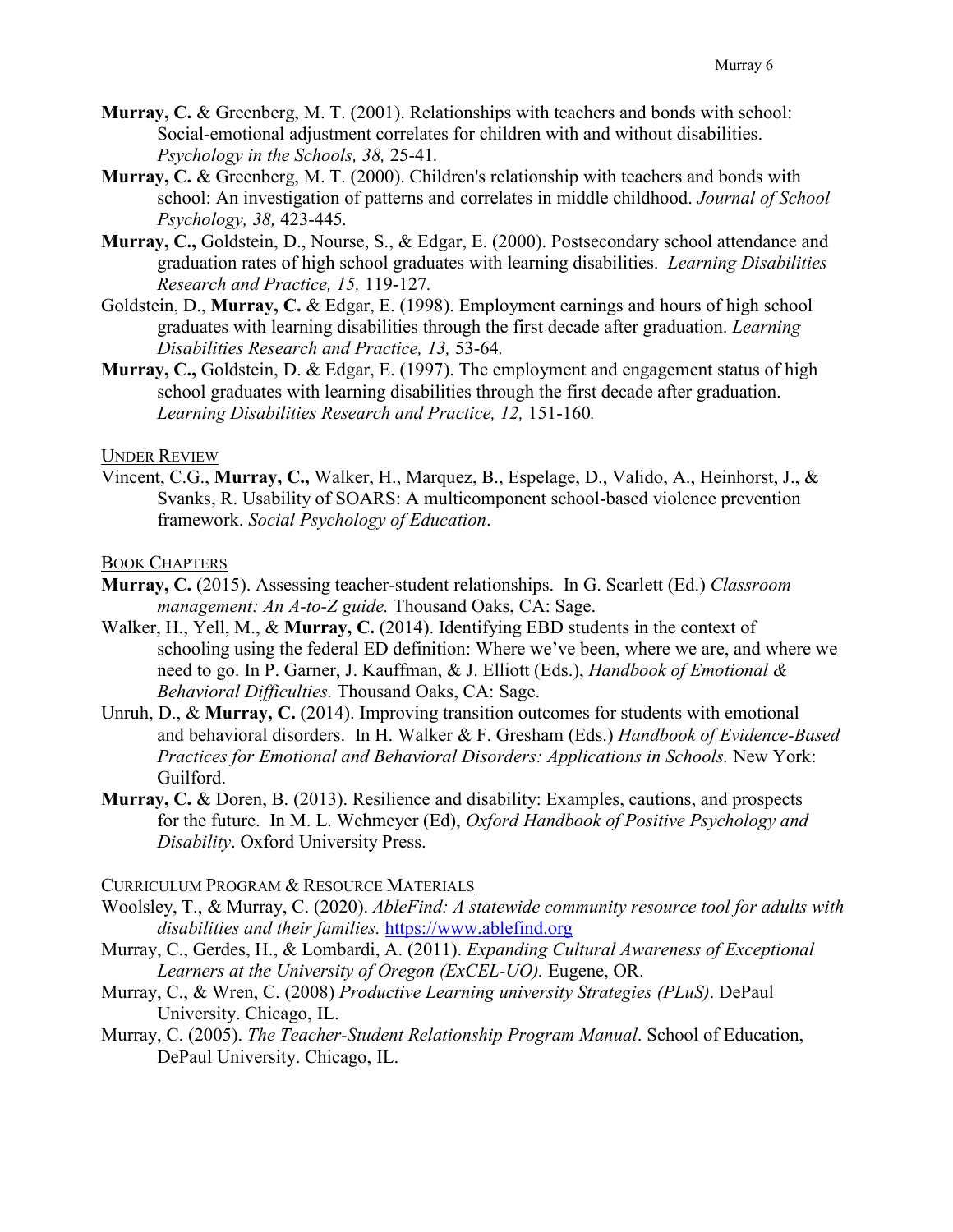### EXTERNAL FUNDING

- 10/2021-9/2026. Co-Investigator. *School-wide Inclusive Mental Health Promotion for Learning and Coordinated Community Engagement (Project SIMPLE)*. U.S. Department of Education, Office of Special Education Programs. (Contract No. H326M210009). Total Award \$1,600,000. PI, James Sinclair.
- 8/2021-8/2022. Principal Investigator. *TIER-Net.* U.S. Department of Health & Human Services (Contract No. 90DDCB0003-01-00). Total Award \$134,838.
- 5/2021-8/2022. Principal Investigator. *Covid Awareness Supplement.* U.S. Department of Health & Human Services (Contract No. 90DDC50005-01-00). Total Award \$60,000.
- 7/2018-6/2023. Principal Investigator. *University Center for Excellence in Developmental Disabilities.* U.S. Department of Health & Human Services (Contract No. 90DD0011-01- 00). Total Award \$2,770,000.
- 12/2016-12/2022. Principal Investigator. *Project Next Gen: Next Generation of American Indian/Alaska Native Focused Scholars in Special Education.* U.S. Department of Education, Office of Special Education Programs (Contract No. H325D160047). Total Award \$1,250,000.
- 6/2015-5/2020. Co-Principal Investigator. *Project SOARS: Student Ownership, Accountability, and Responsibility for School Safety.* National Institute of Justice/Department of Justice. (Contract No. 2015-MU-MU-K003). Total Award \$5,622,172. PI Claudia Vincent
- 7/2013-6/2018. Co-Principal Investigator. *University Center for Excellence in Developmental Disabilities.* U.S. Department of Health & Human Services (Contract No. 90DD0011-01- 00). Total Award \$2,770,000. PI, Jane Squires.
- 1/2013-1/2018. Co-Principal Investigator. *Engaging New Leaders in Implementation Science Training: ENLIST* (OSEP, Contract No. H325D130067). Preparation of Leadership Personnel, Total Award \$1,249,990. PI, Kent McIntosh.
- 7/2012-6/2014. Co-Principal Investigator. *Identifying Mediating and Moderating Mechanisms to Address Outcomes Associated with Poverty among Adolescents with Disabilities.* U.S. Department of Education (IES, Contract No. R324A120087). Total Award \$688,425.
- 10/2011-10/2016. Principal Investigator. *Research and Instruction in Special Education (RISE)*. U.S. Department of Education (OSEP, Contract No. H325D110045-11A), Preparation of Leadership Personnel, Total Award \$1,248,610.
- 9/2010-9/2014. Co-Principal Investigator. *Project Preparation in Secondary Special Education and Transition (Prep-SSET).* U.S. Department of Education (OSEP, Contract No. H325K100508). Personnel Preparation, Total Award \$1,138,729. PI, Bonnie Doren.
- 9/2007-9/2013. Co-Principal Investigator. *Policy Advocacy, Instruction, and Research in Secondary Special Education and Transition (PAIR).* U.S. Department of Education (OSEP, Contract No. H325D080011A), Preparation of Leadership Personnel, Total Award \$800,000. PI Deanne Unruh
- 10/2007-10/2013. Principal Investigator. *Accelerated Career Counseling and Employment Support Services (ACCESS).* Funded by U.S. Department of Education, OSERS (Contract No. H235U070002-11). Total Award \$2,826,500.
- 9/2008-9/2012. Principal Investigator. *Expanding Cultural Awareness of Exceptional*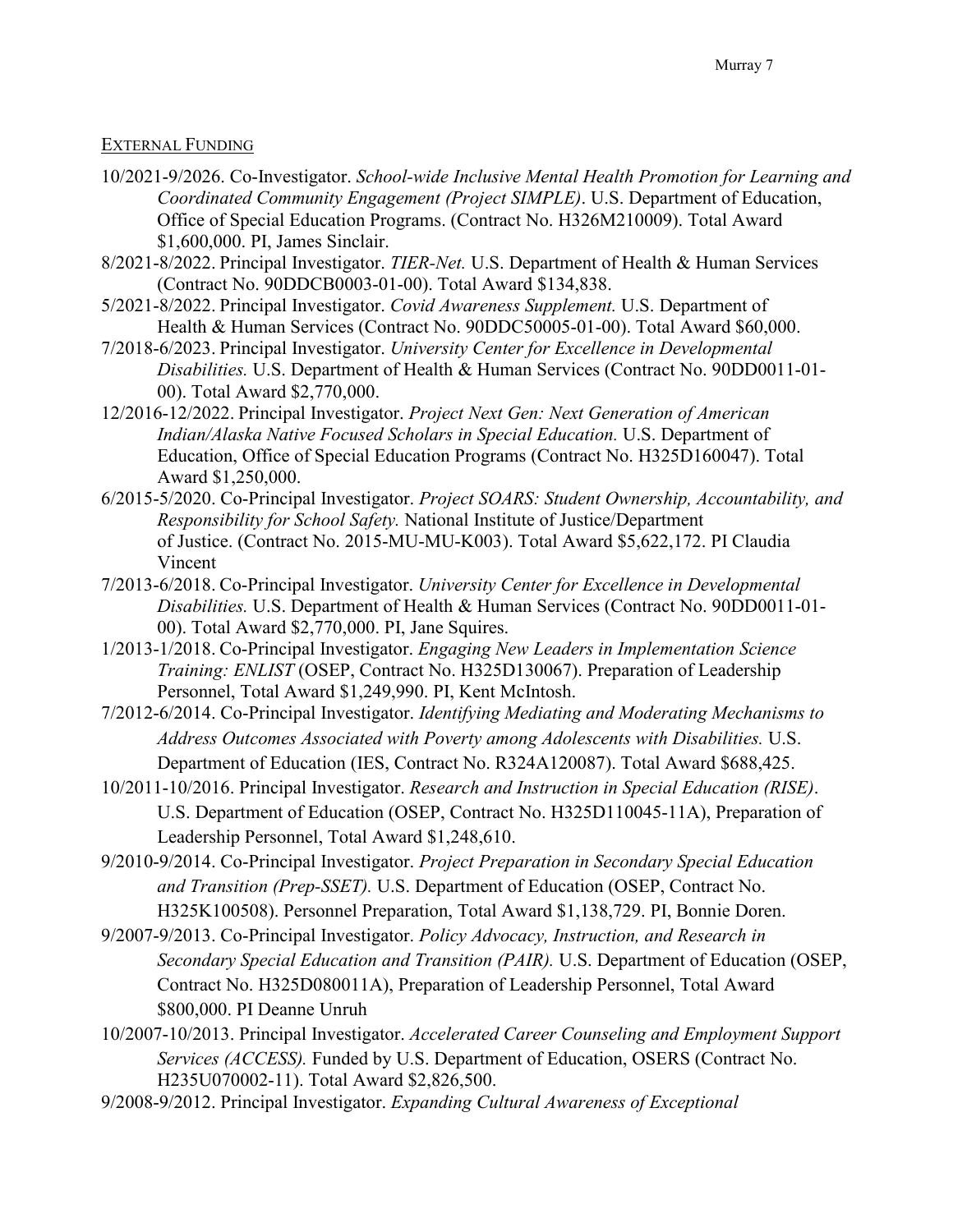*Learners: A Culture Change Model of Faculty Development* (Project ExCEL-UO). U.S. Department of Education, Office of Postsecondary Education (Contract No. P333A080037). Total Award \$1,016,046.

- 10/2005-10/2008. Principal Investigator. *Productive Learning u Strategies (Project PLuS)*. Funded by U.S. Department of Education, Office of Postsecondary Education (Contract No. P33A050044). Total Award \$796,220.
- 6/2007-6/2009. Principal Investigator. *Employment-Related Social Skills Training for Students with High-incidence Disabilities in Low-Income Schools.* Hope Baney Fund. University of Oregon, Total Award \$15,000.
- 9/2007-5/2009. Principal Investigator. *Project PEACE: Peace and Empowerment for All Children through Education.* Carlton Raymond and Wilberta Ripley Savage Fund. University of Oregon, Total Award \$6,800.
- 8/2000-8/2003. Co-Principal Investigator. *Chicago Teacher Collaborative: A Project to Establish a Unit for Personnel Training, School Practice and School Development in Special Education.* Funded by U.S. Department of Education (OSERS, Contract No. H325P990018). Total Award \$1,500,000. PI Barbara Radner
- 4/2003-4/2004. Principal Investigator. *Adult Outcomes of Individuals with Learning Disabilities 20 Years After Exit From College.* DePaul University, University Research Council Grant Number 600142. \$2,600.
- 8/2004. Principal Investigator. *Understanding the Importance of Social Relationships and Contexts in the Lives of Students with High Incidence Disabilities.* DePaul University, University Research Council. Full Quarter Leave.

### SAMPLE PEER REVIEWED PRESENTATIONS

- Murray, C. (March, 2020). Teacher-Student Relationships Among Children & Youth with Disabilities. 35<sup>th</sup> Annual Pacific Rim International Conference on Disability and Diversity. Honolulu, Hawaii.
- Murray, C. (March, 2019). Transition Check-Up. 34<sup>th</sup> Annual Pacific Rim International Conference on Disability and Diversity. Honolulu, Hawaii.
- Murray, C. (March, 2019). Patterns of Post-School Engagement Among Youth with Disabilities: A Longitudinal Person-Centered Analysis. 34<sup>th</sup> Annual Pacific Rim International Conference on Disability and Diversity.
- Bromley, K. W., Murray, C., Rochelle, J., & Lombardi, A. (October, 2018). Social Support Among College Students with Disabilities: A Descriptive Analysis. Annual Division for Career Development and Transition International Conference, Cedar Rapids, IA.
- Murray, C., Vincent, C., Espelage, D. (2018). Student Ownership, Accountability, and Responsibility for Safety (SOARS). Office of Special Education Programs Annual Project Directors Conference. Washington, DC.
- Zvoch, K., Murray, C., Doren, B., Gau, J., & Seeley, J. (2014). The Development and Validation of a Multiple Indicator Economic Hardship Construct in the National Longitudinal Transition Study-2. 2014 Society for Research on Adolescence Conference. Austin, TX.
- Murray, C. & Lind, J. (2013). "Understanding and Enhancing Teacher-Student Relationships." Pacific Coast Research Conference. San Diego, CA.
- Rees, C. & Murray, C. (2012). "Project ACCESS: RSA Model Demonstration Projects to Promote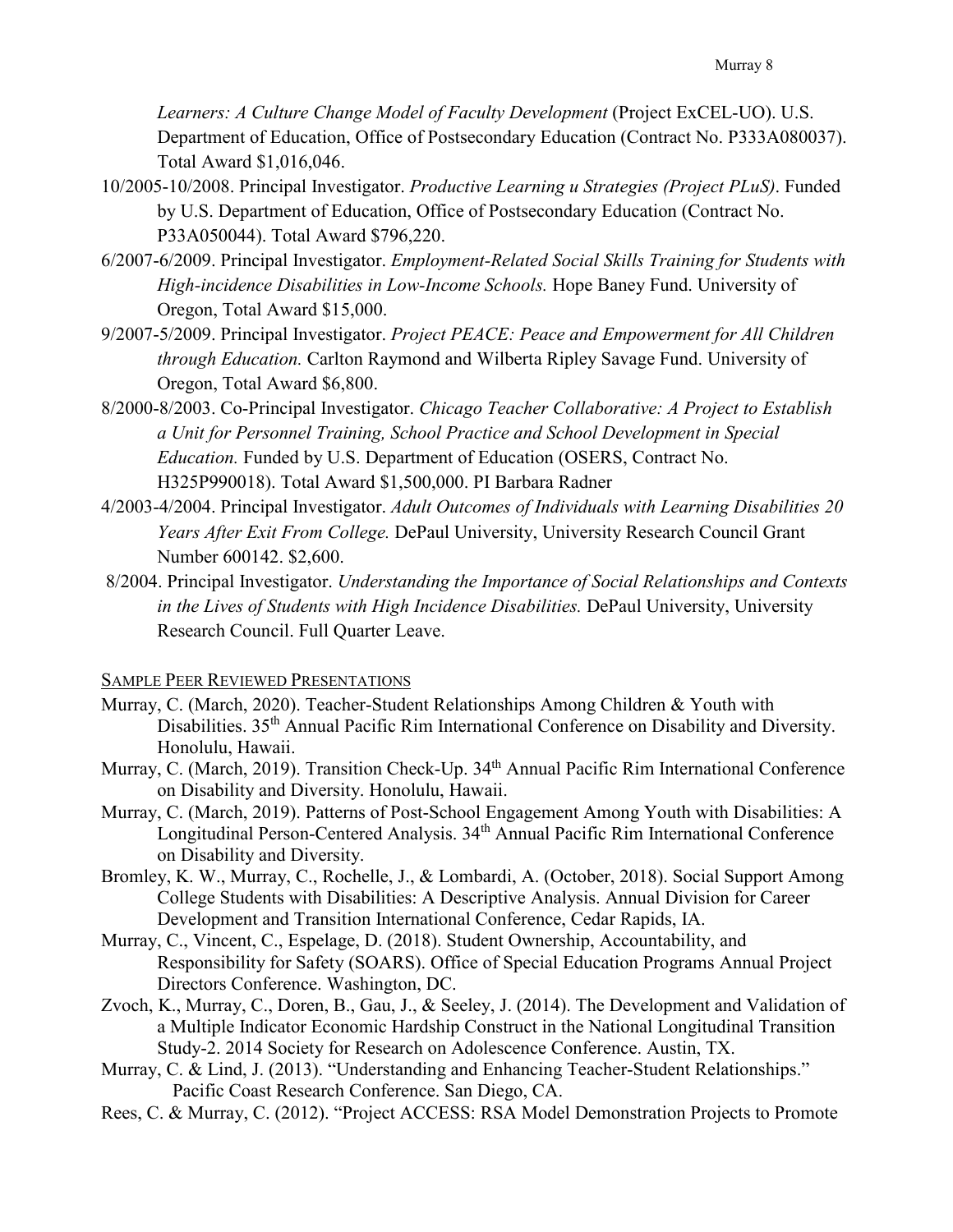Effective Transition Partnerships and Programs." 2012 National Transition Conference: College and Careers for Youth with Disabilities. Washington, DC.

- Lombardi, A., Murray, C., & Gerdes, H. (2012). "Data-based Decision Making in Postsecondary Environments: Evaluation of Faculty and Student Support Needs Related to Disability and Accessibility." Pacific Rim Conference on Disabilities. Honolulu, HI.
- Murray, C., Lombardi, A., & Gerdes, H. (2012). "Social Support as a Moderator of the Effects of Financial Stress on the Postsecondary Adjustment of College Students with Disabilities." Pacific Rim Conference on Disabilities. Honolulu, HI.
- Murray, C., Gerdes, H., Lombardi, A., & Bender, F. (2011). "Expanding Cultural Awareness of Exceptional Learners in Postsecondary Environments: A Three-Year Update." Annual conference of the American Speech-Language-Hearing Association, ASHA. San Diego, CA.
- Murray, C., Gerdes, H., Lombardi, A., & Bender, F. (2011). "Expanding Cultural Awareness of Exceptional Learners in Postsecondary Environments: A Project Update." Annual conference of the Association on Higher Education and Disability AHEAD. Seattle, WA.
- Murray, C., Lind, J., & Zvoch, K. (2011). "Individual Skill Predictors of the In-School & Post-School Outcome Indicators of Adolescents with Disabilities" Pacific Coast Research Conference. San Diego, CA, February, 2011
- Lombardi, A., & Murray, C. (2011). Validating an Assessment of Individual Actions, Postsecondary Supports, and Social Supports of College Students with Disabilities. American Educational Research Association. New Orleans, LA.
- Gerdes, H., Lombardi, A., Murray, C. (2010). "Expanding Cultural Awareness of Exceptional Learners within Postsecondary Environments." Annual conference of the Association on Higher Education and Disability AHEAD. Denver, CO.
- Lombardi, A., & Murray, C. (2010). "Expanding Cultural Awareness of Exceptional Learners at the University of Oregon." (2010). Poster session presented at the 22nd annual Postsecondary Disability Training Institute sponsored by the Center on Postsecondary Education and Disability, University of Connecticut. Saratoga Springs, NY.
- Lombardi, A. & Murray, C. (2010). "Measuring faculty attitudes and perceptions toward students with disabilities at a four-year university: A validity study." American Educational Research Association. Denver, CO. April, 2010.
- Murray, C., & Lombardi, A. (2010). "Promoting faculty awareness of postsecondary students with disabilities." American Educational Research Association. Denver, CO. April, 2010.

Murray, C., & Zvoch, K. (2010). Teacher-student relationships among behaviorally at-risk African American students." American Educational Research Association. Denver, CO. April, 2010.

- Murray, C., Lombardi, A., & Gerdes, H. (2010). "Promoting University Faculty Awareness of Postsecondary Students with Disabilities: Expanding Cultural Awareness of Exceptional Learners (ExCEL)." Pacific Rim Conference on Disabilities. Honolulu, Hawaii, April, 2010.
- Dickinson, J., Rees, C., Murray, C., McGrath-Kato, M. (2010). "Accelerated Career Counseling and Support Services." Pacific Rim Conference on Disabilities. Honolulu, Hawaii, April, 2010.
- Dickinson, J., McGrath-Kato, M, Rees, C., Murray, C. (2010) "Accelerated Career Counseling and Support Services." Oregon Association for Vocational Special Needs Personnel. Hood, OR, February, 2010.
- Murray, C. & Zvoch, K. (2010). "The Effects of Working At Gaining Employment Skills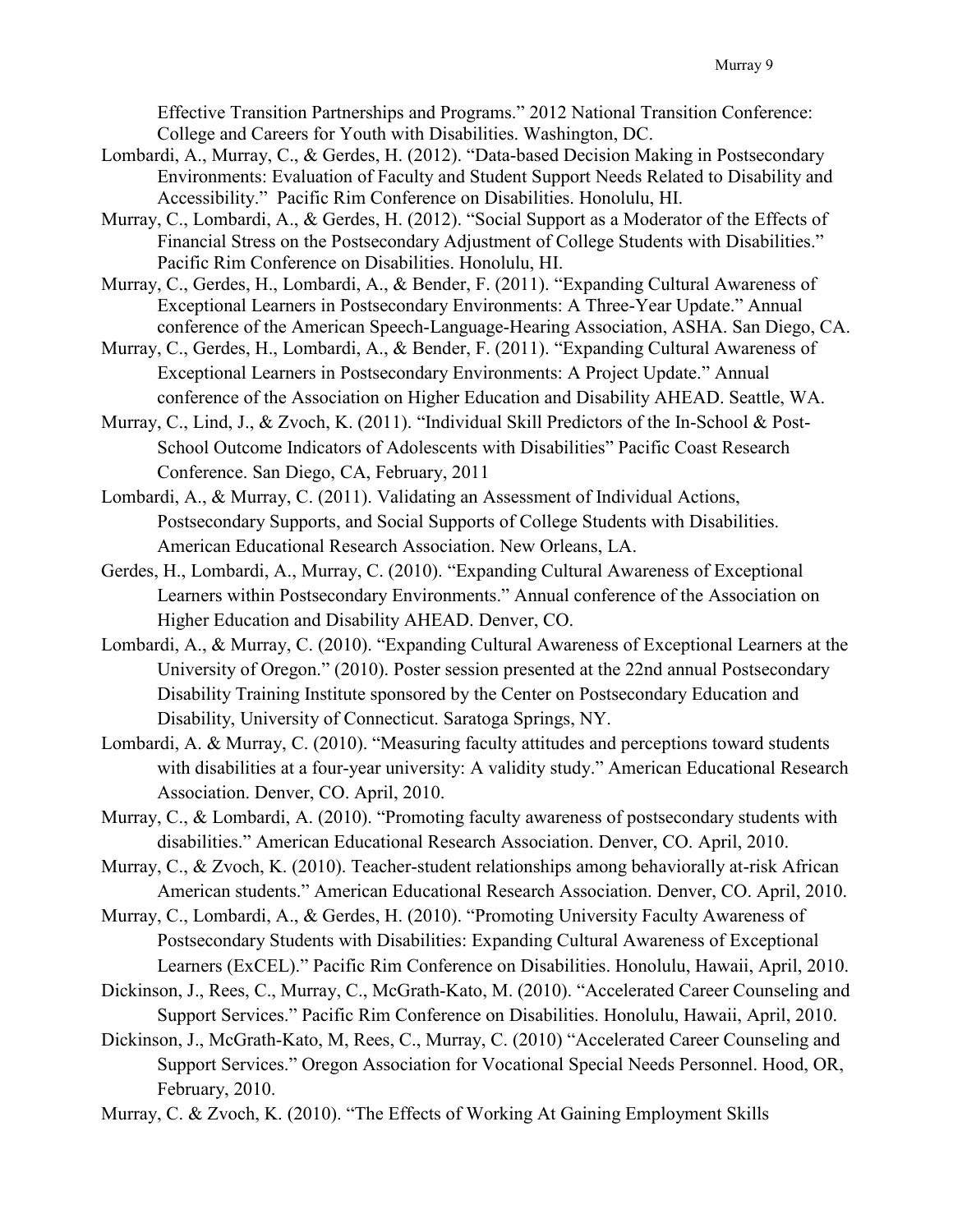(WAGES)." Pacific Coast Research Conference. San Diego, CA, February, 2010.

- Murray, C. & Boutot, A. (2010). "Teacher-Student Relationships among Adolescents with Disabilities." Pacific Coast Research Conference. San Diego, CA, February, 2010.
- Murray, C. & Zvoch, K. (2009). "The Inventory of Teacher-Student Relationships: Initial Factor Structure, Reliability, and Validity Among African American Youth from Low-Income Backgrounds" American Educational Research Association. San Diego, CA, April, 2009.
- Murray, C., Murray, K., & Waas, G. A. (2009). "Teacher Support as a Moderator of the Effects of Stress on School Adjustment among African American Students." American Educational Research Association. San Diego, CA, April, 2009.
- Murray, C. (2009). "Building Positive Adult-Student Relationships" Oregon Youth Transition Program Annual Conference. Hood, OR, February, 2009.
- Murray, C. (2009). "Measuring Transition-Related Indicators among Students with Disabilities." Oregon Association for Vocational Special Needs Personnel. Hood, OR.
- Murray, C, & Wren, C. (2008). "A Systems Approach to Altering One University Context: Productive Learning u Strategies." 31<sup>st</sup> Annual Association of Higher Education and Disability (AHEAD) Conference. Reno, NV, July, 2008.
- Murray, C. & Wren, C. (2008). "Supporting Students with LD in a University Context by Changing Faculty and Staff Attitudes." Pacific Rim Conference on Disabilities. Honolulu, Hawaii, April, 2008.
- Murray, C., McGrath-Kato, M., Dickinson, J., & Rees, C. (2008). "Project ACCESS: Accelerated Career Counseling and Support Services." Oregon Association for Vocational Special Needs Personnel. Hood, OR, February, 2008.
- Murray, C. (2008). "Productive Learning university Strategies (PLuS): A Train-the-Trainer Model of Faculty and Staff Development Regarding University Students with LD." Pacific Coast Research Conference. San Diego, CA, February, 2008.
- Murray, C. (2007). "Beating the Odds in a Low-Income Urban High School: Perceptions of Graduating Seniors with Learning Disabilities." Oregon Association for Vocational Special Needs Personnel. Hood, OR, February.
- Murray, C. (2007). "University faculty attitudes, beliefs, and practices regarding adult students with learning disabilities." Pacific Coast Research Conference. San Diego, CA, February, 2007.
- Murray, C. (2006). "Social and Contextual Risk and Protective Factors in the Lives of Early Adolescents with High Incidence Disabilities." Pacific Coast Research Conference. San Diego, CA, February, 2006.
- Murray, C., Murray, K, & Waas, G. (2005). "Examining the Importance of Teacher-Student Relationships in Kindergarten."National Association of School Psychologists (NASP). Atlanta, GA, March, 2005.
- Murray, C. (2004). "Examining the Effects of a Teacher-Student Relationship Program on the Social, Emotional, and Academic Adjustment of High-Risk Adolescents."Pacific Coast Research Conference. San Diego, CA, February, 2004.
- Murray, C. & Worthman, C. (2003). "Integrating International World Languages and Career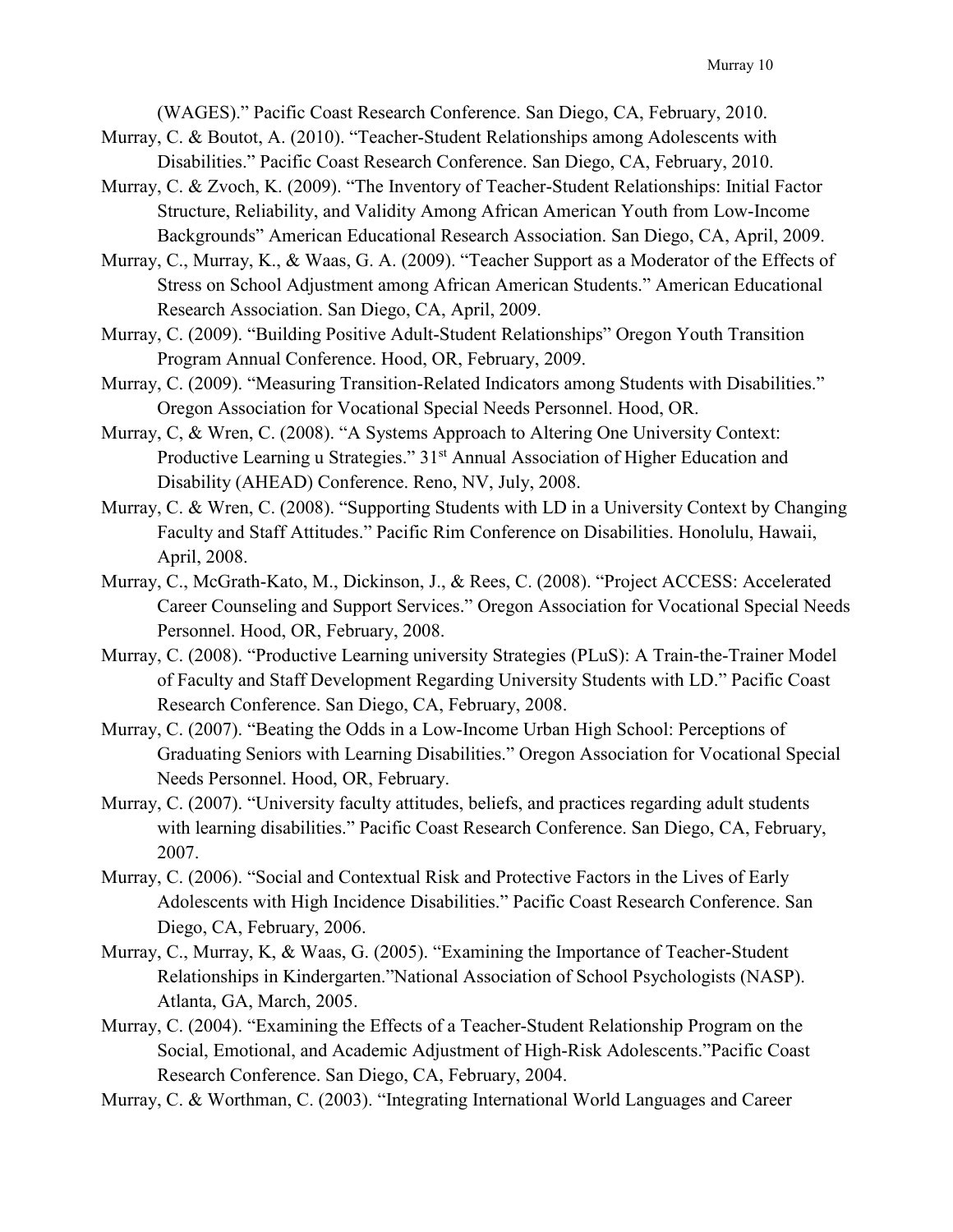Competencies in the Chicago Public Schools" Creating Teacher Community: Third International Conference. University of Minnesota, Minneapolis, Minnesota, 2003.

- Murray, C. & Greenberg, M. T. (1998). "The Importance of Student-Teacher Relationships and Bonds with School among Students With and Without Disabilities" American Educational Research Association. San Diego, California, April, 1998.
- Murray, C., & Edgar, E. (1997). "The Annualized Earnings of High School Graduates with Learning Disabilities through the First Decade After Graduation" American Educational Research Association. Chicago, Illinois, March, 1997.
- Gay, G., Murray, C., & Howard, T. (1996) "An Examination of Programs Designed to Improve the Achievement of African Americans" American Educational Research Association. Chicago, Illinois, March, 1997.
- Murray, C. (1996). "The Overrepresentation of African Americans Identified as Seriously Emotionally Disturbed: A Closer Look." The International Adolescent Conference: Institute for Adolescents with Behavior Disorders. Aspen, Colorado, October, 1996.
- Gay, G., Howard, T., & Murray, C. (1996). "Multicultural Curriculum and Instructional Effects on the Achievement of African American Students." National Association for Multicultural Education. St. Paul, Minnesota, November, 1996.

### **TEACHING**

### COURSES TAUGHT UNIVERSITY OF OREGON (2007-2021)

| <b>TERMS &amp; YEARS</b> | <b>COURSE TITLE</b>                                        | AVG.          |
|--------------------------|------------------------------------------------------------|---------------|
|                          |                                                            | <b>ENROLL</b> |
| W 2022; 2021; 2020;      | SPED 410/510, Diversity & Special Education                | 28            |
| 2019; 2018; 2017         | (undergrad/grad)                                           |               |
| F 2018; 2017, 2016,      | SPED 410/510*, Child and Adolescent Development            | 27            |
| 2015; 2010; 2009; 2007   | (undergrad/grad)                                           |               |
|                          | * Note. Previously SPED 613, Adolescent Development        |               |
| SP 2018                  | SPED 432/532, Intro to Behavior Disorders (undergrad/grad) | 23            |
| W 2022; 2021; 2020;      | SPED 607, Special Education Doctoral Seminar               | $\tau$        |
| 2019; 2018; 2017;        |                                                            |               |
| 2016; 2015; 2014         |                                                            |               |
| F, W, Sp 2021; 2020;     | SPED 610, Next Gen Indigenous Scholars Doctoral Seminar    | 6             |
| 2019; 2018; 2017         |                                                            |               |
| Sp 2015; 2014; 2013      | SPED 411/511, Foundations of Disability I (undergrad/grad) | 55            |
| F, W, SP 2014; 2013;     | SPED 610, Research & Instruction in Special Education      | 6             |
| 2012                     | (doctoral seminar)                                         |               |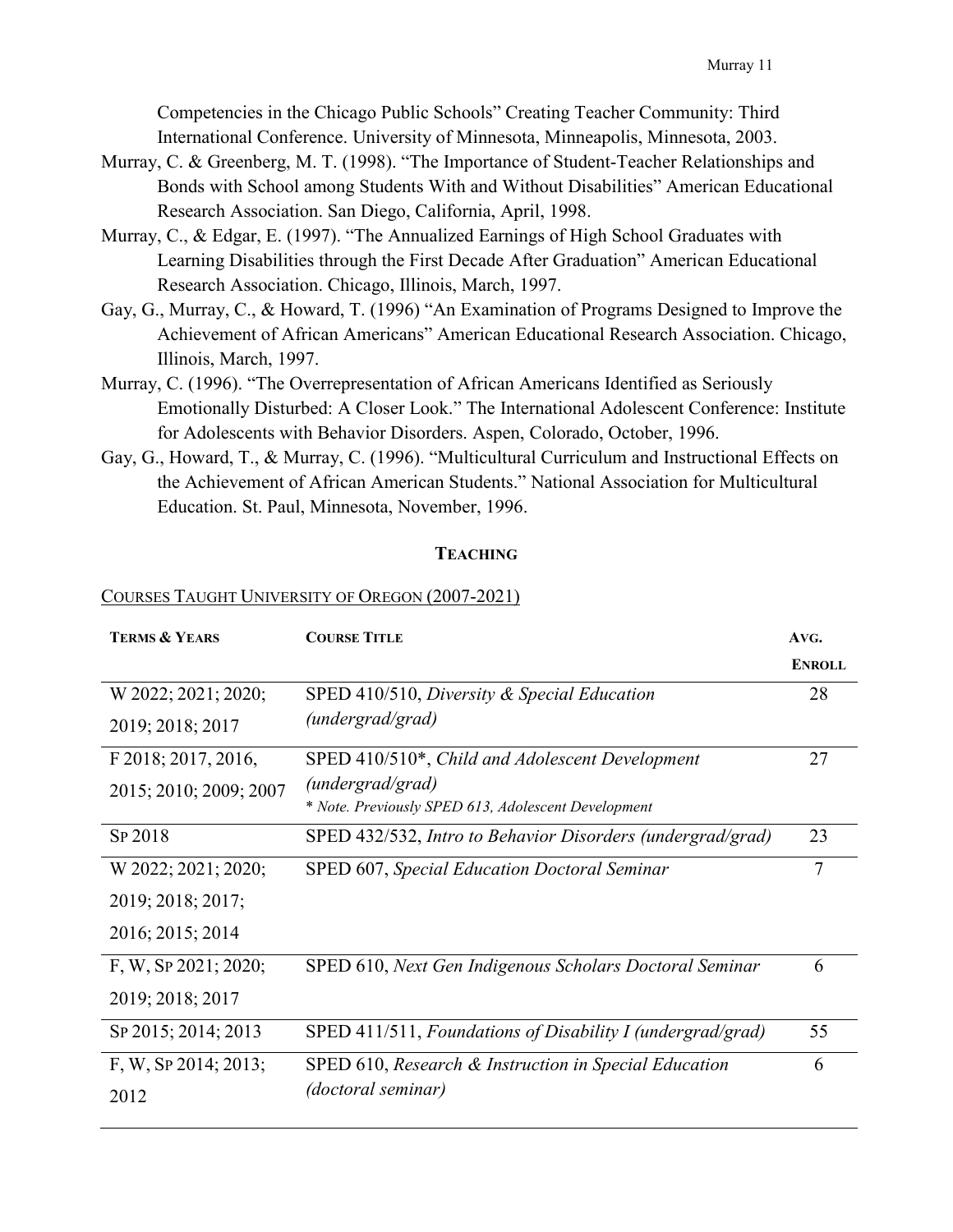| W 2010; 2009; 2008 | SPED 615, Transition Assessment & Planning (graduate)   |    |
|--------------------|---------------------------------------------------------|----|
| SP 2008; 2007      | SPED 614, School to Careers (graduate)                  |    |
| W 2008; 2007       | SPED 431, Intro to Learning Disabilities (undergrad)    | 35 |
| $F, W,$ Sp         | SPED 610, Policy Advocacy, Instruction, and Research in |    |
| 2011               | Secondary Special Education and Transition              |    |

# COURSES TAUGHT AT DEPAUL UNIVERSITY (1998 - 2007)

- LSI 446, Psychology and Education of the Exceptional Child (graduate)
- LSI 346, Mainstreaming Exceptional Children (undergraduate)
- LSI 465, Induction to the Field of Special Education (graduate)
- LSI 451, Characteristics of Students with Social and Emotional Disorders (graduate)
- LSI 452, Instruction of Students with Social and Emotional Disorders (graduate)
- LSI 585, Student-Teaching Supervision (graduate)
- SCG 410 Introduction to Research Methods (graduate)

# COURSES TAUGHT AT UNIVERSITY OF WASHINGTON (1996 – 1997)

- Racial and Cultural Diversity in Special Education (graduate)
- Principles of Clinical Appraisal for Teachers of Exceptional Students (graduate)

# DOCTORAL STUDENT (UNIVERSITY OF OREGON)

- Jacob Werblow, Educational Leadership, Member (Completed 11/07)
- Jason Naranjo, Special Education, Member (Completed 5/09)
- James Healy, Educational Methodology, Policy, & Leadership, Member (Completed 5/09)
- Jennifer Metheny, Counseling Psychology, Member (Completed 5/09)
- Christian Doabler, Special Education, Member (Completed 2/10)
- Marta Makarushka, Special Education, Chair (Completed 8/11)
- Karalyn Tom, School Psychology, Member (Completed 12/11)
- Laura Ramsey, Counseling Psychology, Member (Completed 12/11)
- Christopher Pinkney, Special Education, Member (Completed 08/12)
- Rosemarie Downey-McCarthy, Counseling Psychology, Member (Completed 6/12)
- Suzanne West, Educational Methodology, Policy, & Leadership, Member (Completed 6/13)
- Barbara Soisson, Educational Methodology, Policy, & Leadership, Member (Completed 6/13)
- Yen Pham, Special Education, Chair (Completed 6/13), Tenured Faculty, *University of New Mexico*
- Lamisha Hill, Counseling Psychology, Member (Completed 6/13)
- Jeremy Jones, School Psychology, Member (Completed 6/13)
- Michael Parry, School Psychology, Member (Completed 12/13)
- Anya Sheftel, Counseling Psychology, Member (Completed 12/13)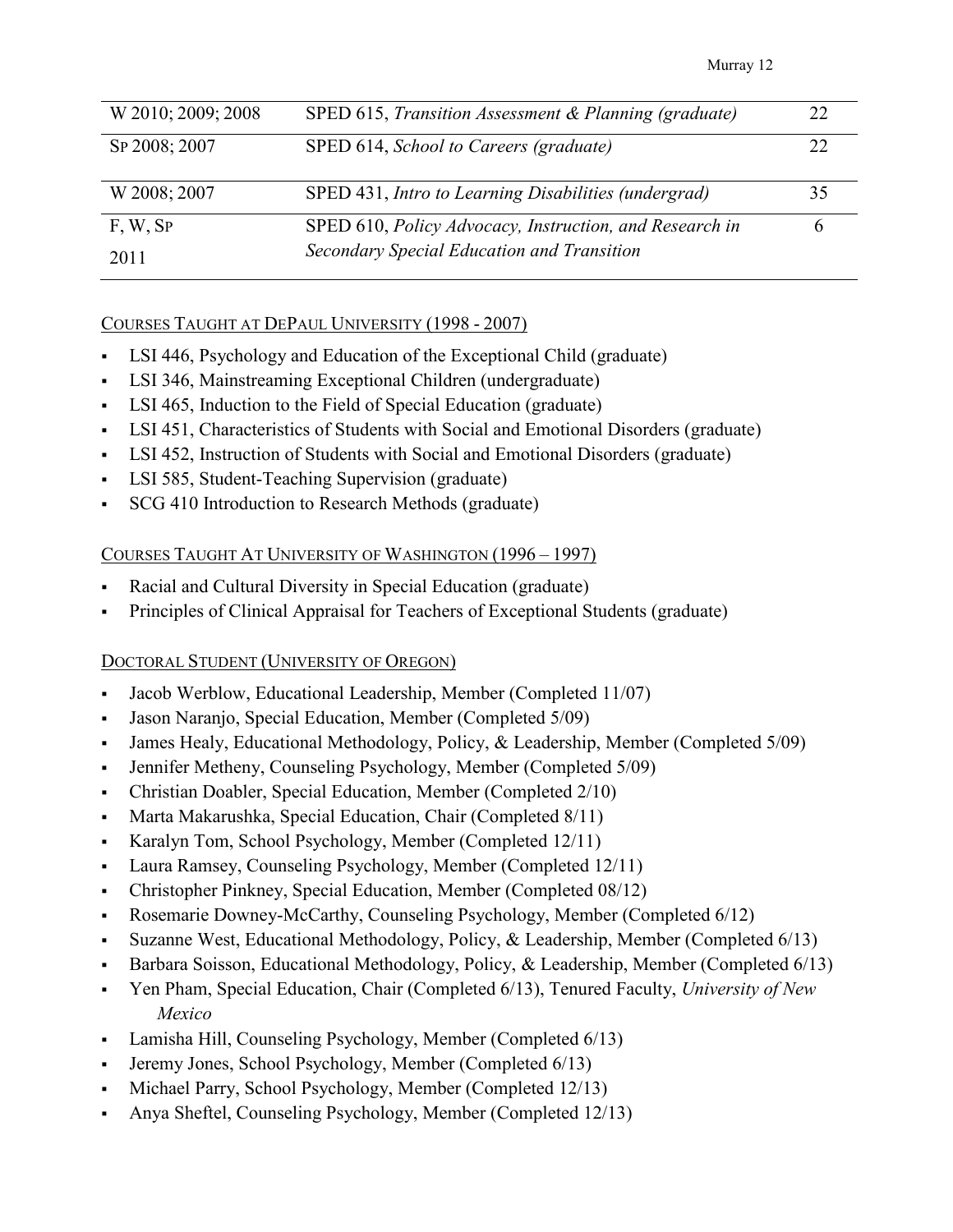- Robin Harwick, Special Education, Member (Completed 8/13)
- John Lind, Special Education, Chair (Completed 6/14), Research Associate, *University of Oregon*
- Caitlin Spear, Special Education, Member (Completed 10/14)
- Mark Robertson, Educational Methodology, Policy, & Leadership, Member (Completed 9/14)
- Derek Kosty, Educational Methodology, Policy, & Leadership, Member (Completed  $6/15$ )
- Alexa Pearson, Educational Methodology, Policy, & Leadership, Member (Completed 11/15)
- Dawn Strong, Educational Methodology, Policy, & Leadership, Member (Completed 8/16)
- Robi Phinney, Educational Methodology, Policy, & Leadership, Member (Completed 8/16)
- James Sinclair, Special Education, Member (Completed 8/16)
- Morgan Christensen, Educational Methodology, Policy, & Leadership, Member (Completed 6/17)
- Michael Buckle, Counseling Psychology, Member (Completed 6/17)
- Kristen Knowles, Special Education, Chair (Completed 8/17), Research Associate, *University of Oregon*
- Milan M'Enesti, Educational Methodology, Policy, & Leadership, Member (Completed  $3/18$ )
- Christine Drew, Special Education, Member (Completed 8/19)
- Kate Wagner Bromley, Special Education, Chair (Completed 8/19), Research Associate*, University of Oregon*
- Seunghee Lee, Special Education, Chair (Completed 8/19), *Research Associate, University of Minnesota*
- Heather Bailey, Educational Methodology, Policy, & Leadership, Member (Completed 8/20)
- Anahid Bertrand, Educational Methodology, Policy,  $\&$  Leadership, Member (Completed 6/21)
- Hobie Blackhorn, Special Education, Chair (Completed 5/22), *Elementary School Principal*
- Matthew Eide, Educational Methodology, Policy, & Leadership, Member
- Pauline Whitehat, Special Education, Chair
- Tracy Blue, Special Education, Member
- Nicole Barney, Special Education, Member
- Jonathan Rochelle, Special Education, Member
- Richie Thomas, Special Education, Member (Completed 12/21)
- Steve Livingston, Counseling Psychology, Member (Completed 8/21)
- Kevin Simmons, Special Education, Chair
- Candice Cardiff, Educational Methodology, Policy, & Leadership, Member
- Trevor Flaherty, Educational Methodology, Policy, & Leadership, Member
- Annie Draeger, Special Education, Member

# DOCTORAL STUDENT COMMITTEES *(DePaul University)*

- Mashana Armstrong, Psychology, Member (Completed 7/01)
- Tina Nguyen, Psychology, Member (Completed 12/02)
- Samia Wahab, Ed.D., Chair (Completed 7/03)
- Brian Neil Katz, Psychology, Member (Completed 12/03);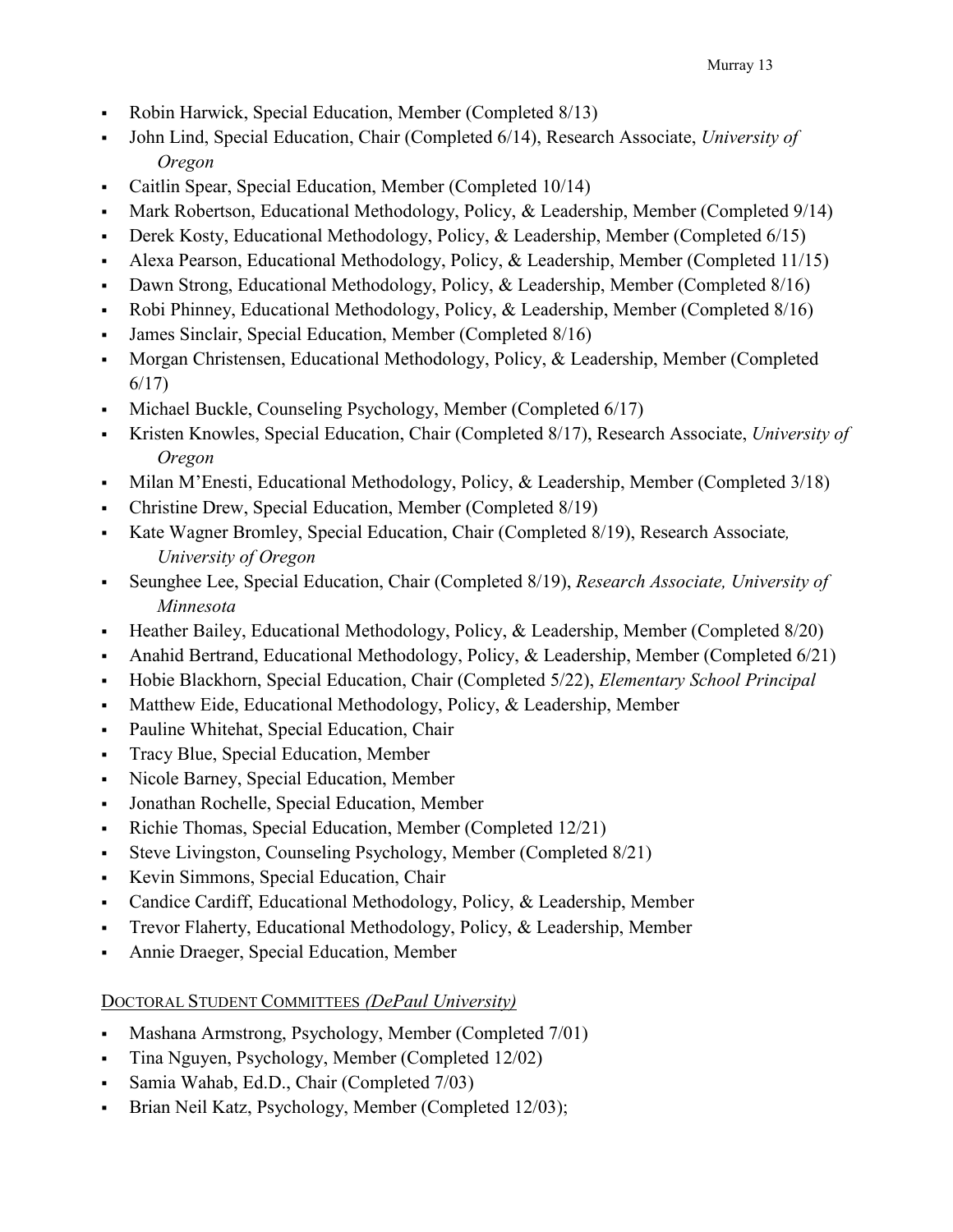- Daniel McConnell, Ed.D. (Completed 7/04)
- Joel Minden, Psychology, Member, (Completed 12/04).

# DOCTORAL STUDENT COMMITTEES *(International)*

Kevin McGrath, *Macquarie University, Sydney Australia,* Member (Completed 9/16)

# **SERVICE**

### NATIONAL & STATE SERVICE

|              | 2020-Current Editorial Board Member, Career Development & Transition for Exceptional |  |
|--------------|--------------------------------------------------------------------------------------|--|
|              | Individuals                                                                          |  |
|              | 2012-Current Editorial Board Member, Behavioral Disorders                            |  |
|              | 2006-Current Editorial Board Member, Journal of Emotional and Behavioral Disorders   |  |
| 2020         | External reviewer for faculty promotion, University of Texas, Austin                 |  |
| 2019         | External reviewer for faculty promotion, University of Miami                         |  |
| 2019         | External reviewer for faculty promotion, Indiana University                          |  |
| 2019         | External reviewer for faculty promotion, Texas A&M University                        |  |
| 2019         | Reviewer, Current Psychology                                                         |  |
| 2018         | External reviewer for faculty promotion, Oregon Health Sciences University           |  |
| 2018         | Reviewer, Journal of Higher Education Policy & Management                            |  |
| 2017-2019    | Member, Oregon Council on Developmental Disabilities                                 |  |
| 2017         | Reviewer, Exceptionality                                                             |  |
| 2017         | Reviewer, Attachment & Human Development                                             |  |
| 2017         | Reviewer, Africa Education Review                                                    |  |
| 2016         | Reviewer, Journal of Experimental Education                                          |  |
| 2016         | Reviewer, Child Development                                                          |  |
| 2016         | Reviewer, Children and Youth Services Review                                         |  |
| 2016         | Reviewer, British Journal of Educational Psychology                                  |  |
| 2016         | Grant Reviewer, KU Leuven, University of Leuven, Belgium                             |  |
| 2015         | External reviewer for faculty promotion, University of Kansas                        |  |
| 2015         | External reviewer for faculty promotion, University of Texas, Austin                 |  |
| 2014, 20, 22 | Reviewer, Exceptional Children                                                       |  |
| 2014         | Reviewer, Learning and Individual Difference                                         |  |
| 2013         | Reviewer, The High School Journal                                                    |  |
| 2013         | Reviewer, Journal of Educational Psychology                                          |  |
| 2013         | External reviewer for faculty promotion and tenure, Tel Aviv University, Israel      |  |
| 2012         | External reviewer for faculty promotion and tenure, University of Miami              |  |
| 2012         | Reviewer, Psychological Reports                                                      |  |
| 2012         | Reviewer, Disability & Health Journal                                                |  |
| 2012, 13, 16 | Reviewer, Journal of Applied Developmental Psychology                                |  |
| 2010, 11     | Reviewer, Journal of Poverty                                                         |  |
| 2008-2010    | Affirmative Action Committee Member, American Educational Research                   |  |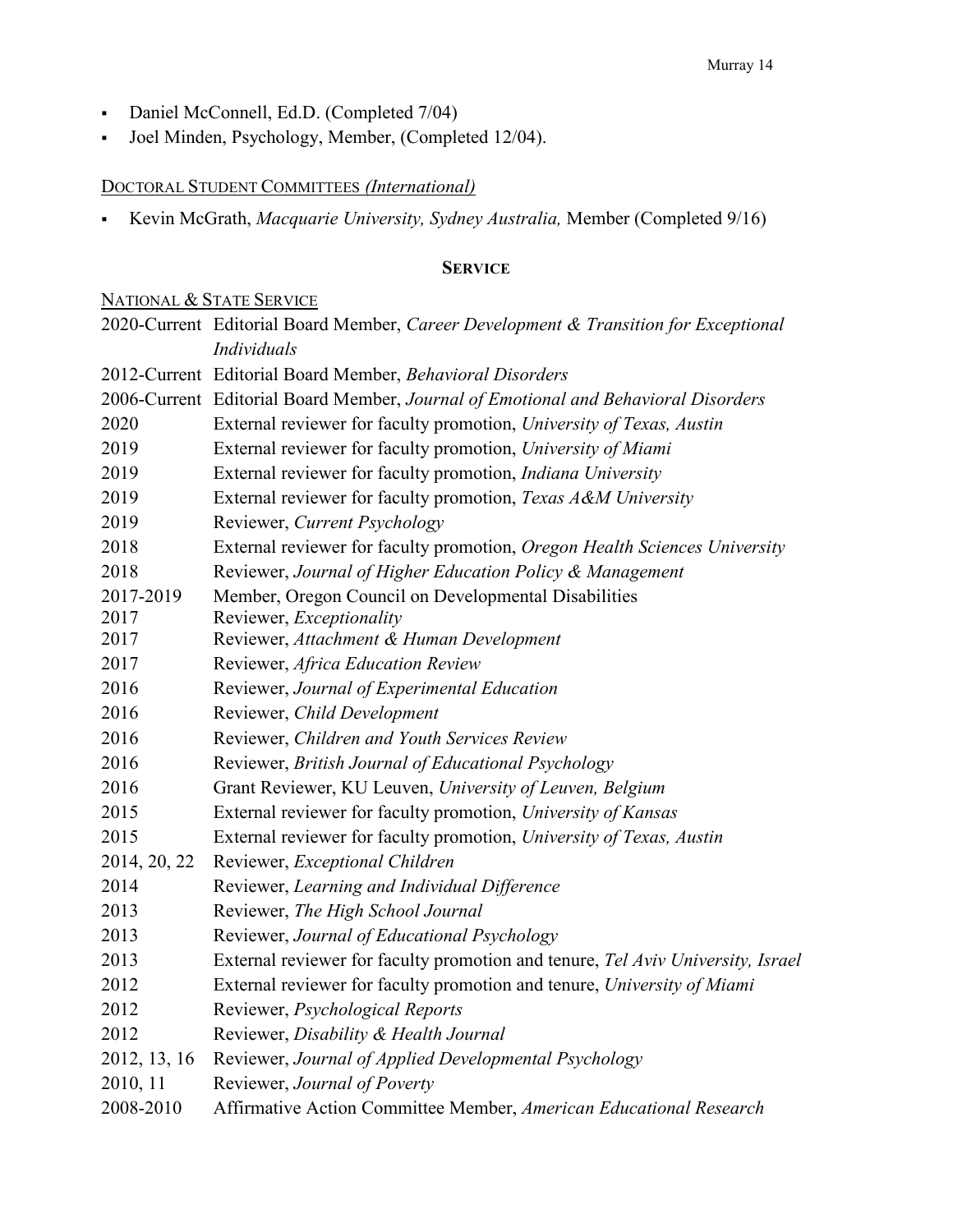|           | Association, Division G: Social Context of Education                   |
|-----------|------------------------------------------------------------------------|
| 2010      | Reviewer, Learning Disabilities Research & Practice                    |
| 2010      | Reviewer, European Journal of Psychology of Education                  |
| 2010      | Reviewer, Rehabilitation Psychology                                    |
| 2009      | Reviewer, Health Education Research                                    |
| 2009      | Reviewer, Infant and Child Development                                 |
| 2009      | Reviewer, Journal of Early Adolescence                                 |
| 2008      | Reviewer, Journal of Clinical and Child Psychology                     |
| 2008      | Reviewer, Remedial and Special Education                               |
| 2008      | Reviewer, Learning Disability Quarterly                                |
| 2008      | Reviewer, Journal of Postsecondary Education and Disability            |
| 2006      | Reviewer, Journal of Adolescence                                       |
| 2005, 07  | Reviewer, Journal of School Psychology                                 |
| 2007, 08  | Grant Reviewer, Israel Science Foundation                              |
| 1999-2004 | Editorial Board Member, Career Development for Exceptional Individuals |
| 2003      | Grant Reviewer, Spencer Foundation                                     |
|           |                                                                        |

### UNIVERSITY OF OREGON

| 2021-2022  | Chair, Special Education Faculty Search Committee                    |
|------------|----------------------------------------------------------------------|
|            | 2021-Current Member, College of Education Scholarship Committee      |
|            | 2020-Current Member, Faculty Advisory Council to the UO President    |
|            | 2015-Current Member, COE Research & Outreach Council                 |
|            | 2012-Current Chair, Doctoral Research Awards Committee               |
|            | 2009-Current Member, Special Education Doctoral Committee            |
| 2018-2020  | Member, University Research Advisory Board                           |
| 2018-2020  | Member, COE Research and Outreach Executive Leadership Council       |
| 2017-2019  | Member, Tuition Fees Advisory Board (TFAB)                           |
| 2019       | Member, UO Institutional Hiring Plan Committee                       |
| 2018-2019  | Member, COE Dean Review Committee                                    |
| 2019       | Member, University Senate Executive Committee                        |
| 2017-2019  | Member, University Senate                                            |
| 2018, 2019 | Member, Oregon Health Sciences-University of Oregon Seed Grants      |
| 2016-2018  | Member, College of Education Faculty Personnel Committee             |
| 2015-2018  | Member, College of Education Curriculum Committee                    |
| 2016       | Member, Indigenous Faculty Search Committee                          |
| 2016       | Member, Special Education Faculty Search                             |
| 2009-2012  | Chair, Special Education Master's Committee                          |
| 2011-2012  | Member, Special Education Faculty Search Committee                   |
| 2010-2011  | Co-Chair, Special Education Faculty Search (2 tenure-line positions) |
| 2007-2012  | Member, Doctoral Research Award Committee                            |
| 2008-2009  | Member, Family and Human Services Faculty Search Committee           |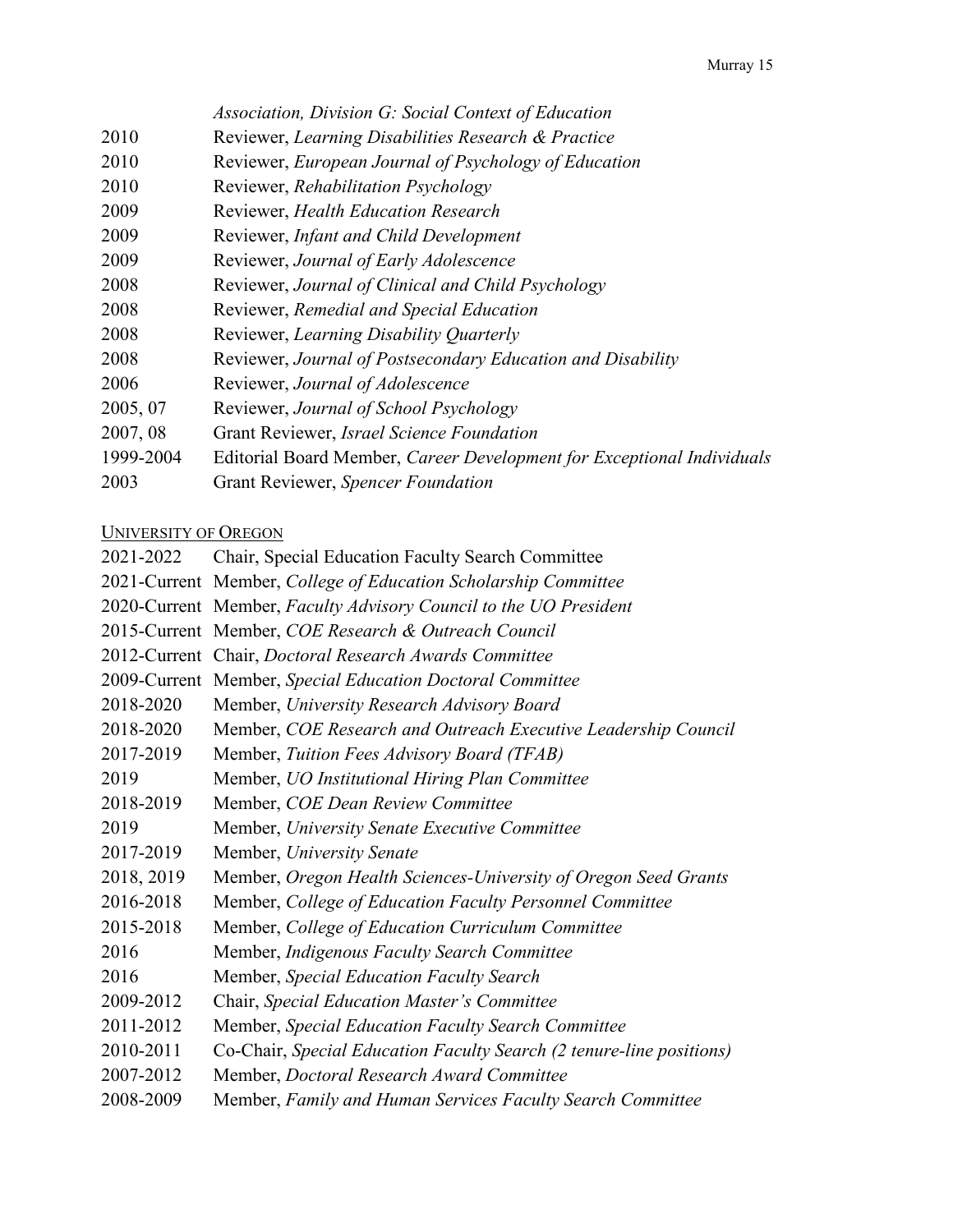- 2008-2009 Member, *Special Education Faculty Search Committee*
- 2007-2009 Member, *University Student Conduct Committee*
- 2007-2008 Member, *College of Education Dean Search Committee*
- 2006-2007 Member, *College of Education Personnel Committee*
- 2006-2009 Member, *Special Education Master's Committee*
- 2006-2007 Member, *Undergraduate Council*

# DEPAUL UNIVERSITY

- 2004-2006 Chair, *School of Education Personnel Committee*
- 2005-2006 Chair, *Special Education Search Committee (4 tenure-line positions)*
- 2005-2006 Member, *School of Education Dean Review Committee*
- 1999-2004 Member, *Undergraduate Capstone Experience Committee*
- 2003-2004 Member, *School of Education Assessment Committee*
- 1998-2003 Member, *Language. Literacy, and Specialized Instruction Committee*
- 1998-2003 Director, *Social-Emotional Disorders Program*
- 2002-2003 Member, *School of Education Personnel Committee*
- 2001-2003 Member, *Local Review Board*
- 2002-2003 Member, *School of Education Strategic Planning Committee*
- 1999-2001 Member, *Review for Distinction Committee*
- 2001-2002 Member, *Barat College Transition Committee*
- 1999-2001 Member, *Grade Challenge Committee*
- 1999- Presenter, *New Faculty Orientation, "Negotiating the First Year. Stories from Second-Year Faculty."*

# MEDIA APPEARANCES

2009 Oregon Public Broadcasting (OPB) "Think Out Loud" *Life after Special Education. Guest*

# CONSULTING ACTIVITIES

- 2008 Report Reviewer. U.S. Department of Education. *The Post-High School Outcomes of Youth With Disabilities up to 4 Years After High School: A Report From the National Longitudinal Transition Study-2*. NCSER 2009-3017.
- 1997-2006 Consultant. Chicago Public Schools, IL. Worked directly with over 70 Chicago Public Schools engaged in Education Connections Program as part of Corey H. settlement agreement developing and implementing special education restructuring plans.

### PROFESSIONAL MEMBERSHIPS

| 2012-Current. | International Academy for Research in Learning Disabilities, Fellow |
|---------------|---------------------------------------------------------------------|
| 2007-Current  | Society for Research in Child Development, Member                   |